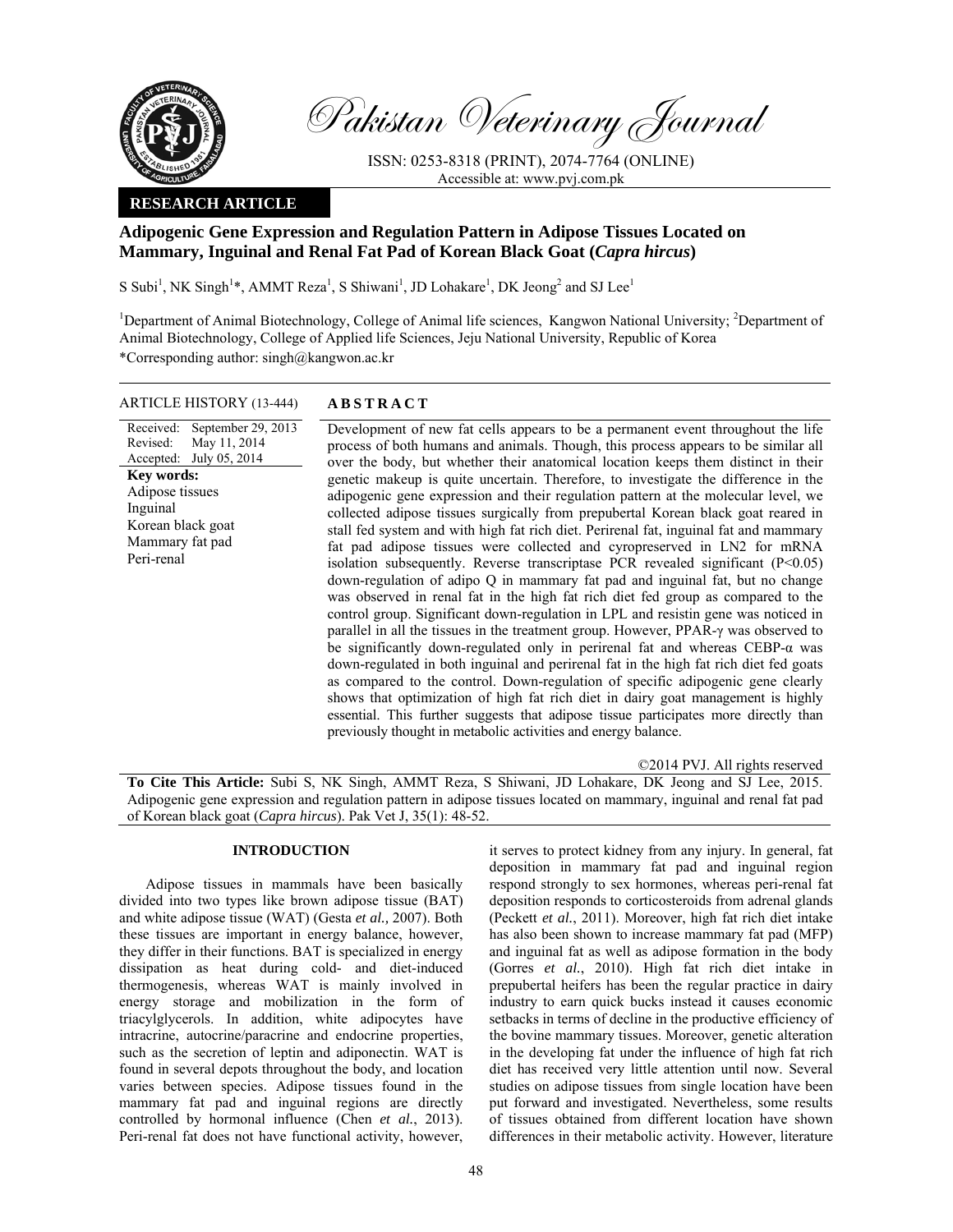on adipose gene expression from different locations in ruminants, particularly goats are meager. Therefore, we decided to investigate adipose gene expressions on fat located at different anatomical location of Korean black goat (KBG) fed on a high fat rich diet.

#### **MATERIALS AND METHODS**

Eight KBGs (approximately 90 days old) were grouped into two with four goats in each. All the animals were maintained as per the animal ethics guidelines of Kangwon National University, Republic of Korea. The concentrate and timothy hay as per the standard was fed to animals (g/kg dry matter basis) as per the standards of treatment group.The BW of individual calves were recorded at start and thereafter at fortnightly intervals until 90 days of the trial in the morning before feeding, in order to assess changes in BW and average daily gain (ADG).

The goats were biopsied and all animals were sedated mildly via intramuscular injection of xylazine hydrochloride (Bayer Korea, Korea). A sterilized biopsy instrument was used to collect a sample of mammary gland tissue from midsection of left or right rear quarters using a biopsy instrument (4 mm diameter and 100 mm length; Somatex Medical Technologies GmbH, Germany). Following biopsy, postoperative care and management was done under the supervision of veterinarian for a period of one week.

Dorso-ventral incision below the umbilical cord was done under epidural analgesia obtained with xylazine and ketamine (Singh *et al.*, 2001). Renal adipose tissues were also collected after locating the right kidney. All the tissues stored in LN2 were first taken out in sterilized mortar and it was grounded to powder with pestle. Finally, mRNA was isolated from the tissue samples using TRIzol reagent (Invitrogen; Life Technologies Inc., Grand Island, NY) according to manufacturer's instructions. Various genes in the tissues were detected and quantified by reverse transcriptase-PCR with specific primers on 1% agarose gel and gel documentation system. List of primers used have been tabulated (Table 1). Results were analyzed using ANOVA with the help of SAS statistical software package.

#### **RESULTS**

**Body weight changes and growth:** Average daily intake of the concentrate mixture per goat was observed as expected. The BW of the goats at start and during all other measurements was not different (P>0.05) between the groups, but the values tended to increase  $(P<0.05)$  with increase in their age (Fig.1). All the animals fed with high

fat rich diet gained significant  $(P<0.05)$  body weight compared to the control animals that were given only timothy hay on ad libitum basis (Fig.1).

**Reverse transcriptase PCR:** Significant (P<0.05) downregulation of adipo-Q was observed particularly in mammary fat pad and inguinal fat. However, no alteration was noted in renal fat. CEBP-α and PPAR-γ was found to be significantly down-regulated in renal fat, but their expressions did not change for mammary fat pad and inguinal fat. On the contrary, significant  $(P<0.05)$  downregulation of LPL and resistin gene was noticed in parallel with all the tissues in treatment group as compared to the control animals (Table 3). Contrastingly, the expressions of UCP1 and ap2 were not observed in any of the adipose tissues obtained from different locations of Korean black goat (Fig. 2).

## **DISCUSSION**

Adipose tissue located in different parts of the body are not characteristically similar, as the fat deposition at different parts are influenced by different phenomena such as food consumption, age, breed or ethnicity, activity of sex steroids, environmental stress factors and other regulatory hormones at the particular site of fat deposition (Chen *et al.*, 2012). Furthermore, their functional properties also depend on such sites, where they categorized accordingly as white adipose tissue (WAT) and brown adipose tissue (BAT) (Gesta *et al.*, 2007). The fat accumulation and site of deposition is highly dependent on the sex, which means the sex steroids play pivotal role in the adipose tissue formation and deposition (Taylor *et al.*, 2010). However, to establish whether adipose tissue genes get influenced with their location other than their native expressions, we analyzed and discussed the expression of different genes in different adipose tissue in our experiment. Adipo-Q is a secreted protein and has been reported to be affected by obesity and was established in rodents and humans (Hu *et al.*, 1996).We observed significant (P<0.05) down-regulation of adipo-Q in the mammary fat pad and inguinal fat with no alteration in renal fat and that indicated that the deposition of mammary, inguinal and renal fat is not being influenced and regulated by the same factors. Sex steroids play important and pivotal roles (has been reported) in mammary development (Lamote *et al.*, 2004). Therefore, estrogen, being the female sex steroids (estrogens) in the Korean black goats, assisting the mammogenesis might have caused the down-regulation of adipo-Q in the mammary fat and inguinal fat as the estrogens have been demonstrated to protect against adipose accumulation particularly in these subcutaneous fats (Ribas *et al.*, 2010).

**Table 1:** List of primers used in RT-PCR gene expression

| Gene                    | Accession number | 5'sequence                    | 3' sequence                     |  |  |  |  |  |
|-------------------------|------------------|-------------------------------|---------------------------------|--|--|--|--|--|
| Adipo Q                 | <b>BC140488</b>  | 5'-GATCCAGGTCTTGTTGGTCCTAA-3' | 5'-GAGCGGTATACATAGGCACTTTCTC-3' |  |  |  |  |  |
| LPL                     | M16966           | 5'-TACCCTGCCTGAAGTTTCCAC-3'   | 5'-CCCAGTTTCAGCCAGACTTTC-3'     |  |  |  |  |  |
| <b>UCPI</b>             | NM 012682.2      | 5'-AACACTGTGGAAAGGGACGAC-3'   | 5'-CATGGTCATTGCACAGCTG -3'      |  |  |  |  |  |
| Resistin                | NM 183362.1      | 5'-AGTCCACAGAGAGGCACCTG-3'    | 5'-TGGTGACCTCCTGGATCTTC-3'      |  |  |  |  |  |
| <b>PPAR<sub>y</sub></b> | NM 001100921.1   | 5'-ACGGGAAAGACGACAGACAAA-3'   | 5'-GACGGAGCGAAACTGACACC-3'      |  |  |  |  |  |
| $C/EBP\alpha$           | BC149006.1       | 5'-AGTCCGTGGACAAGAACAGC-3'    | 5'-GGTCATTGTCACTGGTCAGC-3'      |  |  |  |  |  |
| ap2                     | NM 024406        | 5'-CCGCAGACGACAGGA-3'         | 5'-CTCATGCCCTTTCATAAACT-3'      |  |  |  |  |  |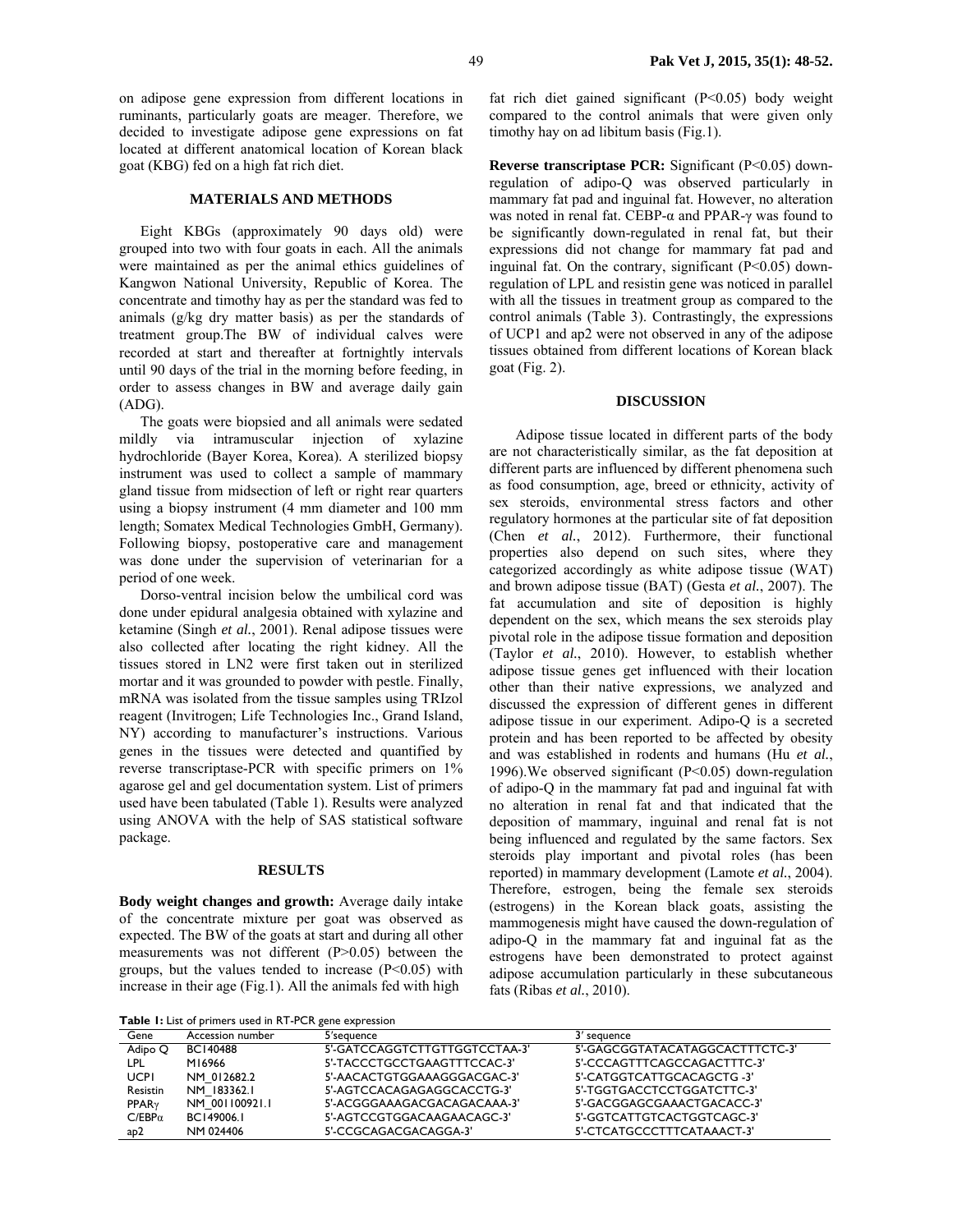

**Fig. 1:** Body weight (kg) gain by Korean black goats fed with timothy hay and high fat rich diet.

Moreover, pathology due to obesity (high fat rich diet animals) induces important signaling molecules such *ob*  gene product and TNF-α have been reported to get expressed and produced and which finally down-regulates adipo-Q expression (Hu *et al.*, 1996). However, renal fatty tissue development has always been under the influence of glucorticoids and adipo-Q expression and has been reported to be down-regulated by glucocorticoids (Oliveira *et al.*, 2011). High fat rich diet fed goats showed consistent expression in adipo-Q group, however, difference was nonsignificant as compared with control animals. An increase in the expression of adipo-Q during obesity phenomenon in goats compelled us to assume and understand that HFD fed goats did not realize any stressors during the course of experiment. It is a knownfact that secretion of glucorticoids occurs only under stressful conditions and down-regulation of adipo-Q in control animals apparently revealed that animals fed without high fat rich diet were certainly under stressful conditions during the course of experiment.

PPARγ has been shown to mediate the expression of specific genes to activate adipocyte differentiation programs in vitro (Tontonoz *et al.*, 1994). Moreover, overfeeding causes adipogenesis by activating PPARγ, which could be a vital part of molecular mechanisms in adipocyte deposition (Spiegelman *et al.*, 1997). In this present research, the PPARγ gene showed consistent expression in both mammary and inguinal fats of both HFD fed and control goats. But, the PPARγ gene got downregulated in renal fat of HFD fed goat compared to the control animals. We assume that down-regulation of the PPARγ gene in the renal fat of HFD fed goats might have been due to the less activity of the glucocorticoids as a result of its meager supply or no production. Glucocorticoid is one of the major stress hormones that influences the adipogenesis in the renal area and has been well known as a factor which intensifies PPARγ expression, in fact the direct involvement of glucocorticoids is required for the initiation of PPARγ expression (Wu *et al.*, 1996).

Glucocorticoids are released resultant to stressful conditions (Hamm *et al.*, 1999) within the biological system and due to this fact, we believe that HFD must have reduced or combated any such stressors and have reduced the stress level absolutely which might have restricted the stimulus for glucocorticoids release and therefore the PPARγ gene did not maintain its expression within the renal tissues and subsequently their expression levels got down-regulated (Hamm *et al.*, 1999).

CCAAT/Enhancer binding protein (C/EBP) plays a key role in adipocyte differentiation (Im *et al.*, 2007), thereby it is possible to play a central role in the regulation of adipose tissue metabolism. Among the C/EBPs, C/EBPα has a predominant role in the adipogenesis in a "feed forward" manner, where the C/EBPα expression is induced by PPARγ, further the C/EBPα enhances the fatty acid binding protein ap2 expression (Rosen*,* 2005; Chu *et al.*, 2012). The present finding showed that  $C/EBP\alpha$  has been down-regulated in the inguinal and renal fat of HFD fed goat compare to the control goat. However, the mammary fatty tissue had an almost similar expression for  $C/EBP\alpha$  in both control and treatment goat that might indicate lack of availability of glucocorticoid release in HFD fed goats due to combated stressors in this group of animals.

Lipoprotein lipase (LPL) is the enzyme that regulates deposition and metabolism of fatty acids in adipose tissue (Frayn *et al.*, 1995). Down-regulation of LPL gene in the mammary fat pad collected from all three sites of HFD fed Korean black goats have been observed compared to the control animals in our experiment established that there was limited secretion and activity of stress combating hormone (glucocorticoids and sex steroids) in the HFD fed goat compared to the control goat. However, in certain studies, higher expression of LPL was reported in obese animals (Berman *et al.*, 1999), which indicates the up-regulation of LPL expression in obesity, however we observed downregulation of this gene. Nevertheless, high fat rich diet down-regulated LPL in our study in KBG defines that either LPL has different signaling factors or pathways which needs to be discovered to establish why higher expression were not evident in these species. However, some other studies have also been reported weakened LPL activation in obese subjects (Reynisdottir *et al.*, 1997).

Resistin, also known as FIZZ3 (found in inflammatory zone 3) and ADSF (adipocyte-secreted factor), belongs to a novel family of cysteine-rich proteins, was initially identified in a screen for adipocyte specific transcripts down-regulated by the treatment with TZDs and it was initially suggested as a link between diabetes and obesity (Holcomb *et al.*, 2000). Glucocorti-coidsare known to be an inducer for resistin expression (Shojima *et al.*, 2002). Since resistin gene was downer-gulated, we assume that the stimulus for glucocorticoid release was absent and therefore the said gene expression was not up-regulated in treatment animal group.

**Table 3:** Adipogenic gene expression in fat pads of mammary, inguinal and renal tissues of high fat rich diet fed KBG

| a ware on the perfective generally essential in the phase of minimum fit ingerial and remain assessed or might had received research |                   |             |                         |                      |   |                 |  |  |  |  |
|--------------------------------------------------------------------------------------------------------------------------------------|-------------------|-------------|-------------------------|----------------------|---|-----------------|--|--|--|--|
|                                                                                                                                      | <b>Fat Depots</b> | Adipo-C     | <b>PPAR<sub>y</sub></b> | $\cap$ /EBP $\alpha$ | P | <b>Resistin</b> |  |  |  |  |
| Expression in the HFD group                                                                                                          | Mammary           |             | <b>NSCE</b>             | <b>NSCE</b>          |   |                 |  |  |  |  |
| compared to the control                                                                                                              | Renal             | <b>NSCE</b> |                         |                      |   |                 |  |  |  |  |
|                                                                                                                                      | Inguinal          |             | <b>NSCE</b>             |                      |   |                 |  |  |  |  |

: Down regulation, NSCE: Non-significant change in expression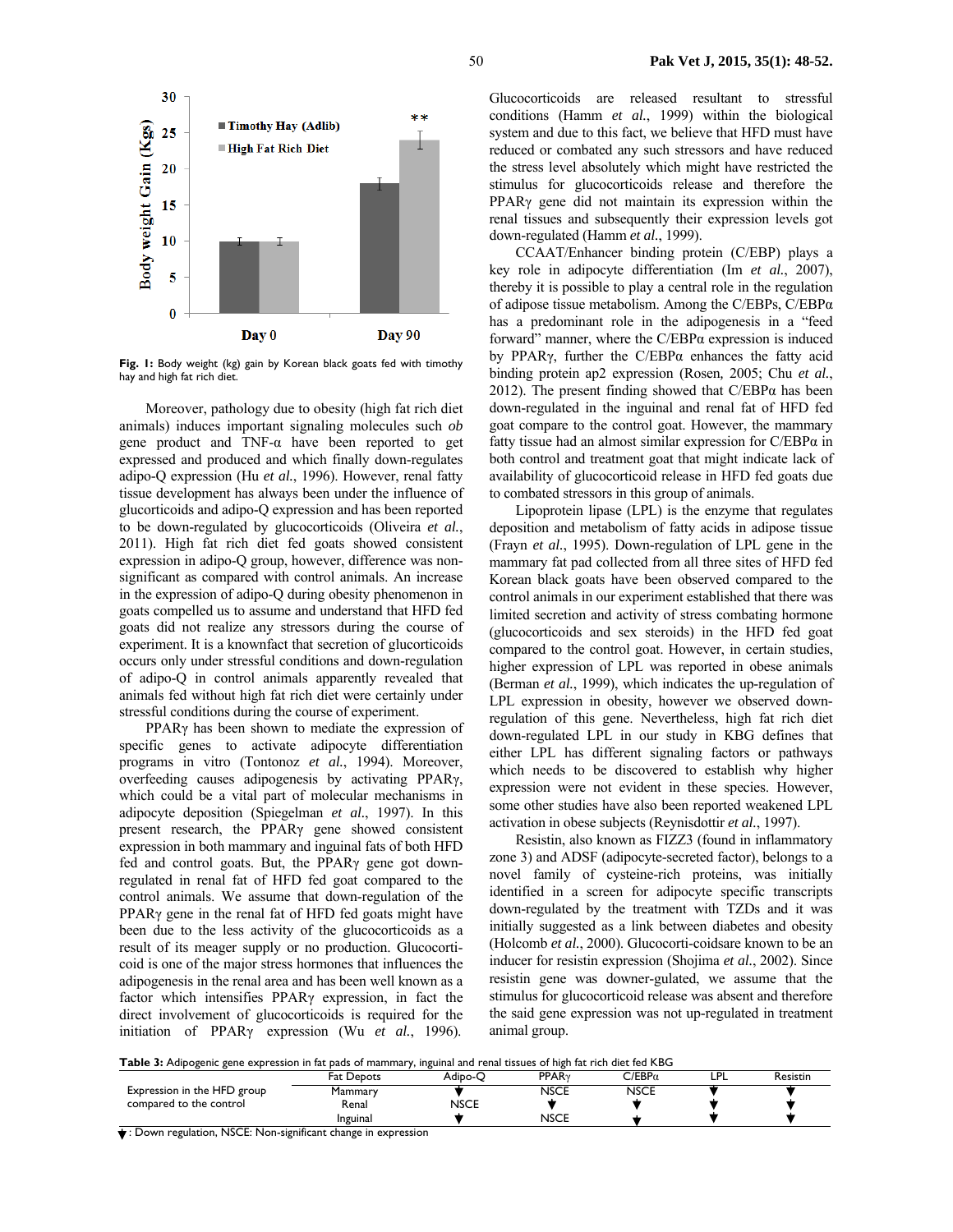

Fig 2: RT-PCR verification showing the expression percentage for different adipocyte-specific genes in adipose tissues collected from different body sites of Korean black goat (mammary gland, inguinal region and renal region). The bars represent the mean±SE. A) Adipo-Q, B) PPAR-, C) CEBP-α, D) LPL and E) Resistin.